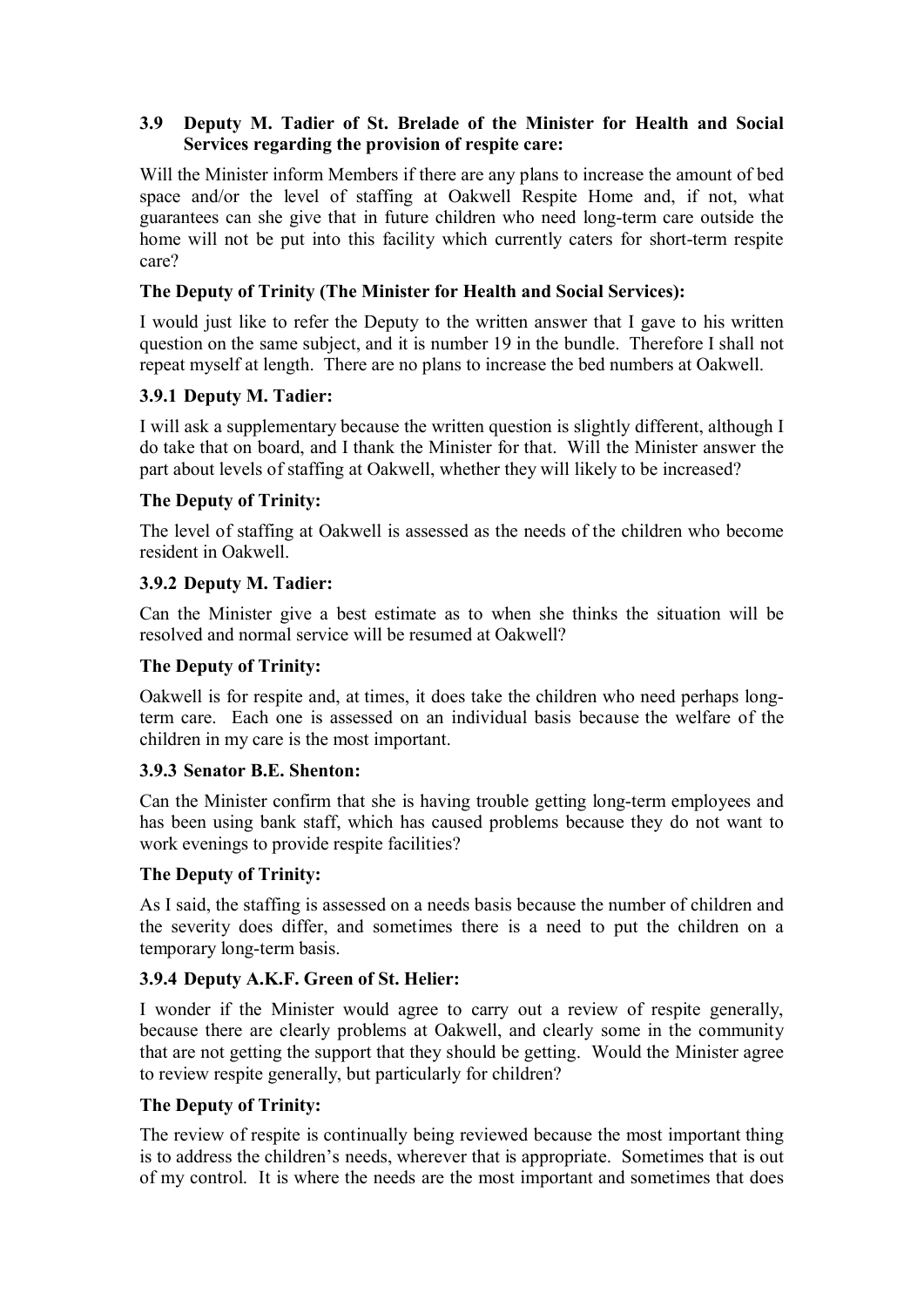involve long term care at Oakwell, as I said, on a temporary basis with a view of having other needs put in place. I will finish there.

### **Senator T.J. Le Main:**

On a point of order, some of us are finding it very difficult to understand some of the answers that have been given orally from across the Chamber. I wonder whether I could ask Privileges and Procedures whether the questions that have been put orally could be sent out and written-up in a written form to Members?

### **The Bailiff:**

We can deal with this another time I think, Senator.

[10:30]

### **Senator T.J. Le Main:**

Well it is very difficult for us to understand and to comprehend some of the speeches coming from some of the Members on that side of the Chamber.

#### **3.9.5 Senator B.E. Shenton:**

I would just advise Senator Le Main that there are some very good hearing aids available these days. Rather than push the Minister on this, may I just say that the Minister does not seem to be particularly well-briefed on this subject and may I just simply request that after this sitting that she goes back to her offices and has a full briefing on the problems to do with respite care.

#### **The Deputy of Trinity:**

I am sorry about this, Senator Le Main, I have got a cold so I will try and speak a bit louder. I am fully well-briefed. Oakwell is for short-term respite care ideally but from time to time there is a need to put a long-term child there on specific needs. That is addressed and the needs are assessed regularly, from time to time, to make sure with a view of trying to put in long-term placement and with those needs we have to be flexible and it does happen from time to time. I know Senator Shenton has been involved with particular families in the past and he has addressed those issues with the department as well as myself, so he understands the problem. We just have to be very flexible and move as quickly as we possibly can. The introduction of Highlands has helped significantly for those 18 and over and I know some Members took the opportunity to go and see that and that has helped dramatically.

### **3.9.6 Deputy A.E. Jeune:**

There seems to be some concern that staffing should be increased but is the Minister satisfied that the skill mix is appropriate for the patient dependency levels? Thank you.

### **The Deputy of Trinity:**

As far as I am aware, yes.

### **3.9.7 Senator P.F. Routier:**

Does the Minister share my view and the view of many parents who use the respite services that it is an extremely valuable service to be able to have a respite service because it enables them to continue to look after their children in their own homes for a longer time and not put the pressure on health services to have a permanent placement?